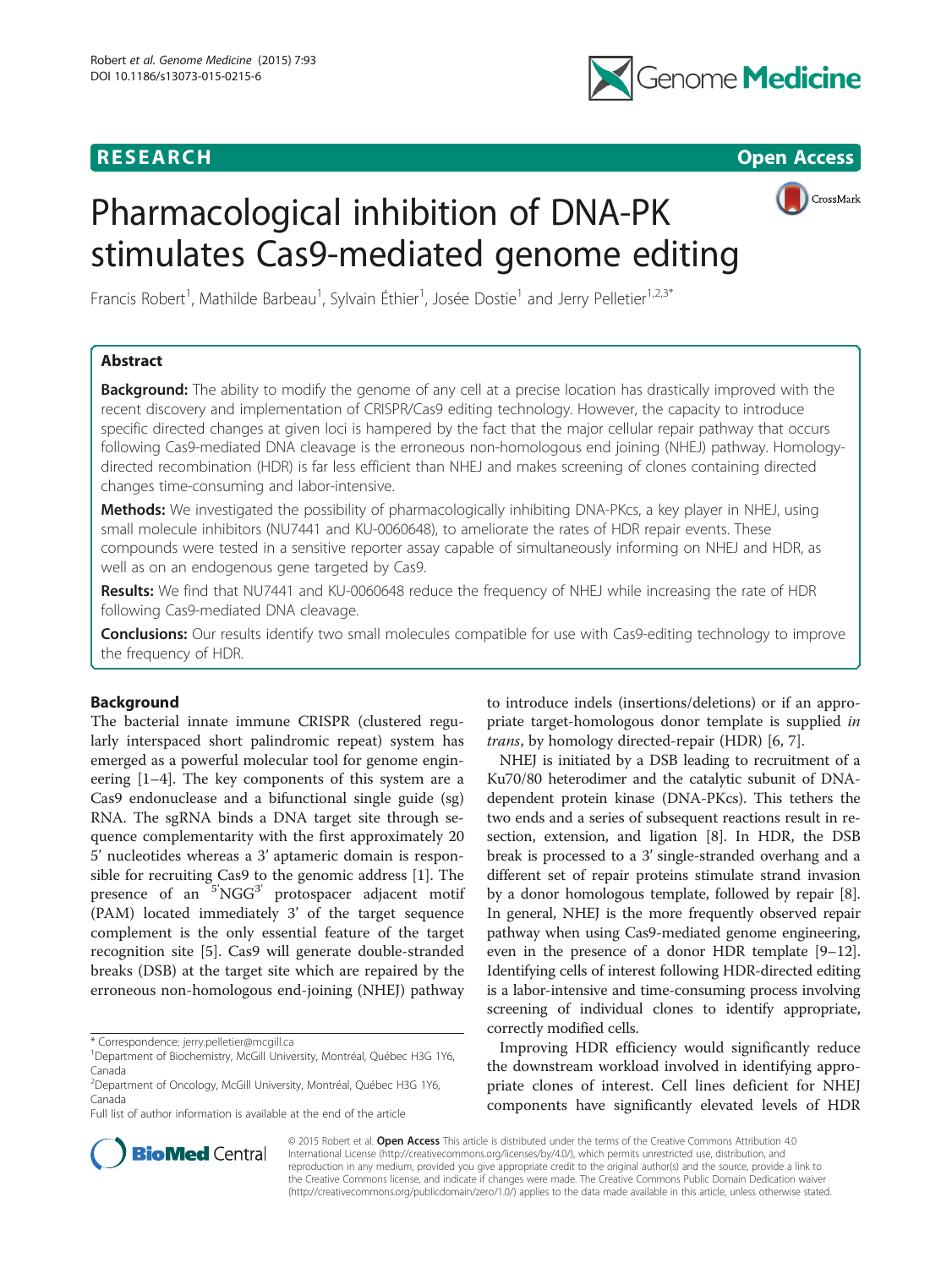suggesting competition between these two repair processes [\[13](#page-9-0)]. Hence suppression of the NHEJ key enzymes Ku70, Ku80, or DNA Ligase IV has been shown to stimulate Cas9-mediated HDR at the expense of NHEJ [[14](#page-9-0), [15\]](#page-9-0). A second strategy takes advantage of the fact that NHEJ occurs throughout the cell cycle whereas HDRmediated repair is temporally restricted to late S and G2 phases [[16](#page-9-0)]. Timed delivery of Cas9 protein and sgRNAs into nocodazole-mediated M phase synchronization of cells has been shown to increase HDR events [\[17\]](#page-9-0). Also, a recent unbiased screen of approximately 4,000 small molecules identified L755507 and Brefeldin A as capable of stimulating HDR, although the mechanism of action was not elucidated [[18](#page-9-0)]. It has been recognized that DNA-PKcs can suppress HDR events following generation of a DSB [\[19\]](#page-9-0). The reliance of NHEJ on DNA-PKcs has prompted the assessment of DNA-PKcs mutants or small molecule inhibitors of DNA-PKcs on HDR following DSB induction – events that have been reported to increase HDR rates [[20](#page-9-0)]. This led us to directly assess if pharmacological inhibitors of DNA-PKcs would be compatible with Cas9 editing tools and could be used to favor HDR repair events while restricting NHEJ-mediated mutagenesis events. We identified two small molecules compatible for use with Cas9-editing technology that improve the frequency of HDR while reducing NHEJ mutagenic events.

## Methods

## General methods

HEK293/17 (obtained from ATCC) and  $Arf^{-/-}$  MEFs (a kind gift of Dr. S. Lowe, Memorial Sloan Kettering Cancer Center) were maintained in DMEM supplemented with 10 % fetal bovine serum, 100 U/mL penicillin/ streptomycin, and 2 mM glutamine. Plasmids were delivered to HEK293/17 cells by calcium phosphate transfection and to  $Arf^{-/-}$  MEFs by nucleofection using the Amaxa nucleofector I (Lonza, Walkersville, MD, USA). Plasmids pQCiG-Rosa, pQCiG-TLR, pQCiG-p53-1, pQCiG-p53-3, pLC-ROSA, or pLC-TLR have been described previously [[12](#page-9-0), [21\]](#page-9-0). The pCVL Traffic Light Reporter 2.1 and pRRL SFFV d20GFP.T2A.mTagBFP donor were purchased from Addgene. NU7441 and KU-0060648 were purchased from Selleckchem (Houston, TX, USA). Nutlin-3a was obtained from Sigma (St. Louis, MO, USA) and SCR7 was from Selleckchem (Burlington, ON, Canada). All compounds were resuspended in DMSO and stored at −80 °C. siRNAs targeting DNA-PKcs, PI3K-p110α, Ku70, Ku80, and the DNA Ligase IV mRNA were purchased from Dharmacon (Lafayette, CO, USA), resuspended in the company's resuspension buffer to 10 mM and stored at −80 °C. For γ-irradiation, 293/TLR cells were plated at 25 % confluency and the next day were treated with DNA-PK inhibitors (2 μM NU7441 or 250 nM KU-0060648) for 1 h followed by 4 GY of γ-irradiation. After 30 min, the cells were harvested and extracts prepared and subjected to SDS-PAGE, followed by probing western blots using anti-eEF2 (Cell Signaling Technology; Beverly, MA, USA) and antip-H2AX (Upstate Biotechnology; Lake Placid, NY, USA). Compounds toxicity was determined using cell titer glow (Promega, Madison, WI, USA).

### TLR

The TLR assay was performed essentially as described by Certo et al. [[22\]](#page-9-0). The presence of blue fluorescent protein (BFP) in the pRRL SFFV d20GFP.T2A.mTagBFP donor template plasmid allowed corrections for transfection efficiencies to be made. In all experiments, background fluorescence from non-transfected (<0.05 %) cells was subtracted from the values obtained from transfected cells. When reporting NHEJ efficiencies, we multiplied the value obtained by quantitating the mCherry+ cells by 3 since only one out of three repair events is expected to yield a ΔeGFP-T2A-mCherry fusion in the correct frame to generate mCherry<sup>+</sup> cells. Transfections were performed in 6-well plates by the calcium-phosphate method using 2 μg of Cas9/sgRNA expression vector with 1 μg of donor plasmid or 0.1  $μ$ M donor oligonucleotide. Plasmids pcDNA-E1B55K and pcDNA-E4Orf6 were a kind gift from Dr. Phil Branton (Biochemistry Dept., McGill University, Montreal, QC, Canada). One microgram of pcDNA-E1B55K and pcDNA-E4Orf6, or of the pcDNA-3.1 control vector, were co-transfected with 2 μg of Cas9/sgRNA expression vector and 1 μg of donor plasmid. For siRNA experiments, 20 nM of each siRNA was transfected using lipofectamine following the manufacturer's recommendations (Invitrogen, Carlsbad, CA, USA). Genome editing efficiency was determined by flow cytometry 5 days later. Knockdown efficiency was monitored by western blotting 48 h following transfections using antibodies directed to PI3K-p110α (Cell Signaling Technology; Beverly, MA, USA), DNA-PK (Cell Signaling Technology; Beverly, MA, USA), Ku70 (Santa Cruz Biotechnology, Santa Cruz, CA, USA), Ku80 (Santa Cruz Biotechnology, Santa Cruz, CA, USA), or DNA Ligase IV (Abcam Inc., Cambridge, MA, USA). Antibodies directed to adenovirus E1B55K and E4Orf6 were a kind gift from Dr. Phil Branton.

#### Ion torrent sequencing

Following nucleofection of  $Arf^{-/-}$  MEFs with Cas9/sgp53 expression vectors, cells were allowed to recover for 16 h at which point 2 μM NU7441 or 250 nM KU-0060648 was added to the media followed by a 48 h incubation. Cells were then washed with PBS, media containing 5 μM Nutlin-3a added, and cells maintained for an additional 8 days. Genomic DNA was isolated by resuspending the cells in 500 μL DNA extraction buffer (0.2 % SDS, 5 mM EDTA, 200 mM NaCl, 100 mM Tris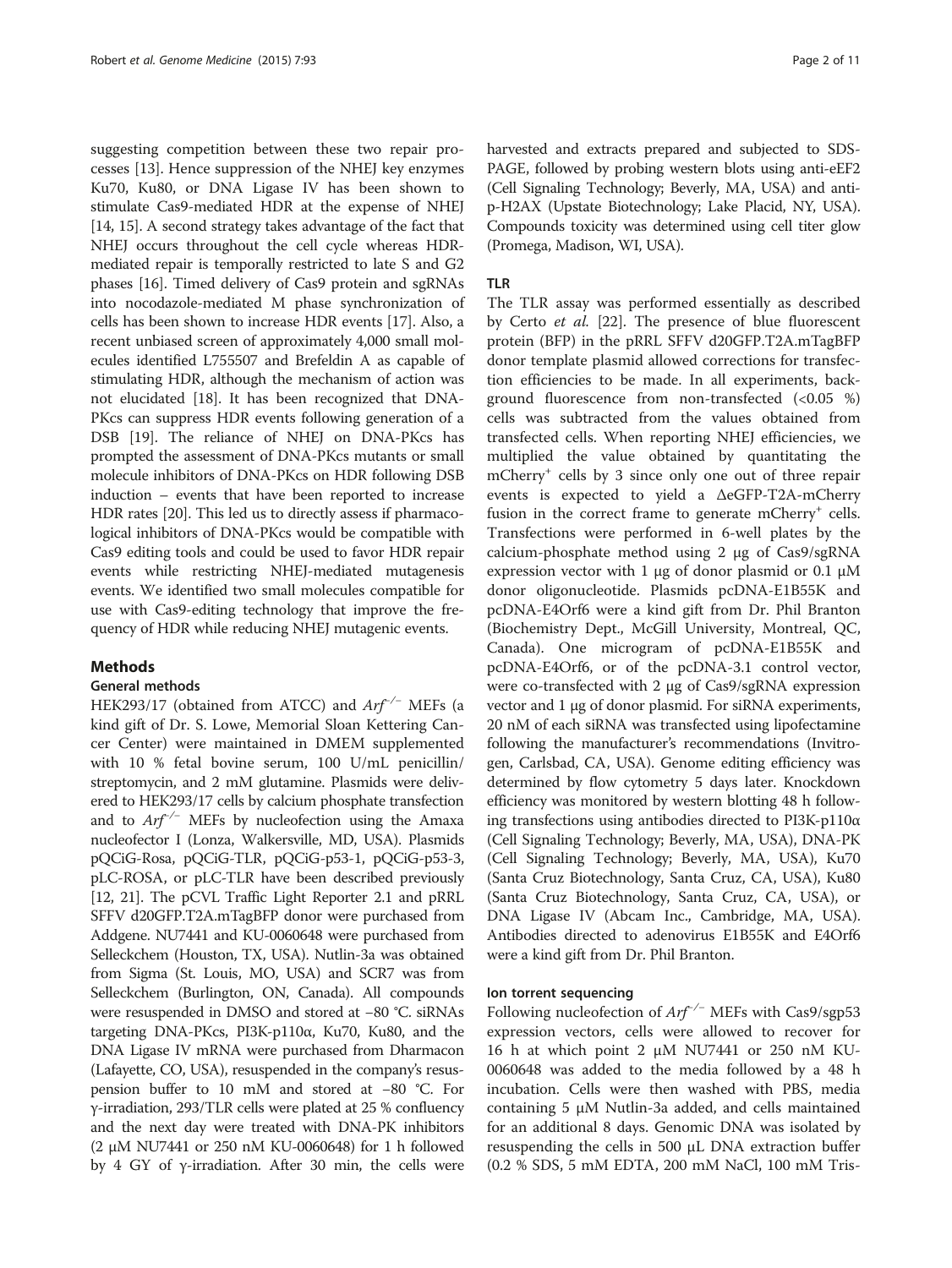HCl<sub>8.5</sub>, 50 μg Proteinase K) and incubating at 56 °C for 16 h. The DNA was recovered by precipitation with one volume of isopropanol, washed with 70 % EOH, airdried, and resuspended in water. Selected genomic regions targeted by sgp53-1 and sgp53-3 were amplified using barcoded primers with engineered adaptor regions (Table [1\)](#page-3-0) and Phusion HiFi polymerase (NEB; Beverly, MA, USA) using five cycles at an annealing temperature of 56 °C followed by 20 cycles at an annealing temperature of 68 °C. PCR products were purified using Ampure XP beads (Beckman; Fullerton, CA, USA) and the samples were quantified using the Quant-iT PicoGreen dsDNA Assay Kit (P11496, Life Technologies Inc.; Rockville, MD, USA), pooled in equimolar ratios and sequenced on an Ion Torrent Personal Genome Machine (PGM) as recommended by the manufacturer (Life Technologies; Rockville, MD, USA). Sequence reads were processed and analyzed as previously described [\[12\]](#page-9-0).

## Results and discussion

To simultaneously monitor NHEJ and HDR repair processes following induction of a DSB, we utilized the convenient and robust 'Traffic Light Reporter' (TLR) assay developed by Scharenberg and colleagues [[22\]](#page-9-0). This system relies on HDR-mediated repair to generate functional enhanced green fluorescent protein (eGFP) and NHEJ to enable mCherry production (Fig. [1a](#page-5-0)). We sought to validate our assay conditions for reporting on HDR and NHEJ events following suppression of DNA Ligase IV or DNA-PKcs using siRNAs, since suppression of these have been previously shown to increase HDR levels [[22](#page-9-0)–[24](#page-9-0)]. HEK 293 T/17 cells transduced with the TLR reporter (hereafter referred to as 293/TLR) were first transfected with either a scrambled siRNA or siR-NAs targeting DNA-PKcs or DNA Ligase IV (Fig. [1b](#page-5-0)). Twenty-four hours later, Cas9/sgRNA expression vectors targeting the TLR eGFP cistron (sgGFP) in the presence of an eGFP homologous repair template were introduced (Fig. [1a, b](#page-5-0)). Flow cytometry analysis revealed that HDR occurred in about 4 % of the cells while NHEJ occurred in about 25–30 % of the cell population (Fig [1c, d\)](#page-5-0). The analysis also revealed that knockdown of DNA Ligase IV or DNA-PKcs stimulated HDR approximately three-fold while reducing NHEJ (Fig [1c, d\)](#page-5-0). We note that HDR efficiencies have been reported to be much higher than observed here [\[22,](#page-9-0) [25, 26\]](#page-10-0). Although we do not understand the basis for these differences, it might be attributable to the editing tools used, differences in ratios of donor versus nuclease-expressing vector used, and/or sensitivity of methodology used to score the genome editing events.

These results encouraged us to assess if chemical inhibition of DNA-PKcs would similarly affect HDR and/ or NHEJ efficiency. We chose two well-characterized

pharmacological inhibitors of DNA-PKcs, NU7441 [[27](#page-10-0)] and KU-0060648 [\[28](#page-10-0)]. We first verified that both inhibitors were able to block DNA-PKcs kinase activity at non-toxic concentrations (Additional file [1](#page-9-0): Figure S1A) following γ-irradiation of 293/TLR cells by monitoring phospho-H2AX level (Fig. [1e,](#page-5-0) compare lanes 3 and 4 to 1 and 2). To verify if these inhibitors could affect Cas9 mediated genome editing outcome, we transfected 293/ TLR cells with Cas9 vectors expressing sgRNAs targeting either the neutral Rosa26 locus or the TLR eGFP cistron and exposed cells to NU7441 or KU-0060648 16 h post transfection (Fig. [1b](#page-5-0)). As expected, no significant editing at the TLR locus was apparent in the pres-ence of Cas9 and the Rosa26 sgRNA (Fig. [1f](#page-5-0)). In contrast, the presence of Cas9 and the sgGFP yielded a significant proportion of mCherry<sup>+</sup> cells due to NHEJ repair. Supplying a GFP repair template in trans resulted in approximately 2 % of the cells expressing GFP as a result of HDR-driven events (Fig. [1f](#page-5-0) – top right panel). The addition of NU7441 or KU-0060648 to cells following introduction of the Cas9/sgGFP editing system and the ΔGFP repair template caused a decrease of approximately 40 % in NHEJ events which was accompanied by an approximately two-fold stimulation in HDR (Fig. [1f,](#page-5-0) [g](#page-5-0)). This effect was dose-dependent and reached a maximum at approximately 2.0 μM for NU7441 and 250 nM for KU-0060648 (Fig. [1g\)](#page-5-0). Higher concentrations of either compounds were not well tolerated (Additional file [1:](#page-9-0) Figure S1). NU7441 or KU-0060648 are not selective for only DNA-PKcs, but also target PI3K, since both enzymes share highly homologous catalytic domains [[29\]](#page-10-0). We therefore used siRNAs to suppress the PI3Kp110α catalytic subunit and found no evidence on genome editing outcome indicating that PI3K-p110α suppression is not mediating the effects of NU7441 or KU-0060648 (Fig. [1c, d\)](#page-5-0).

We next wished to directly compare the efficiency of HDR stimulation by NU7441 and KU-0060648 to that of other tools recently reported to stimulate HDR. These include the DNA ligase IV inhibitor - Scr7, siRNAs to Ku70 and Ku80, and ectopic expression of the adenovirus 5 proteins E1B55K and E4orf6 [\[14, 15,](#page-9-0) [30](#page-10-0)]. Suppression of Ku70 and Ku80 by siRNAs in the 293/TLR line followed by introduction of Cas9/sgRNAs decreased NHEJ approximately 1.6-fold while stimulating HDR nearly two-fold (Fig. [2a and b](#page-6-0)) – a level similar to what we observed upon DNA-PK and DNA Ligase IV knockdown (Fig. [1c, d](#page-5-0), and Fig. [2b](#page-6-0)). Treatment of 293/TLR cells with Scr7 showed a comparable effect on editing, namely a slight reduction in NHEJ and an approximately two-fold stimulation of HDR (Fig. [2b](#page-6-0) and Additional file [1](#page-9-0): Figure S1A). Co-transfection of vectors expressing the adenovirus 5 proteins E1B55K and E4orf6 was the most efficient approach to inhibiting NHEJ (eight-fold reduction) while stimulating HDR 3.5-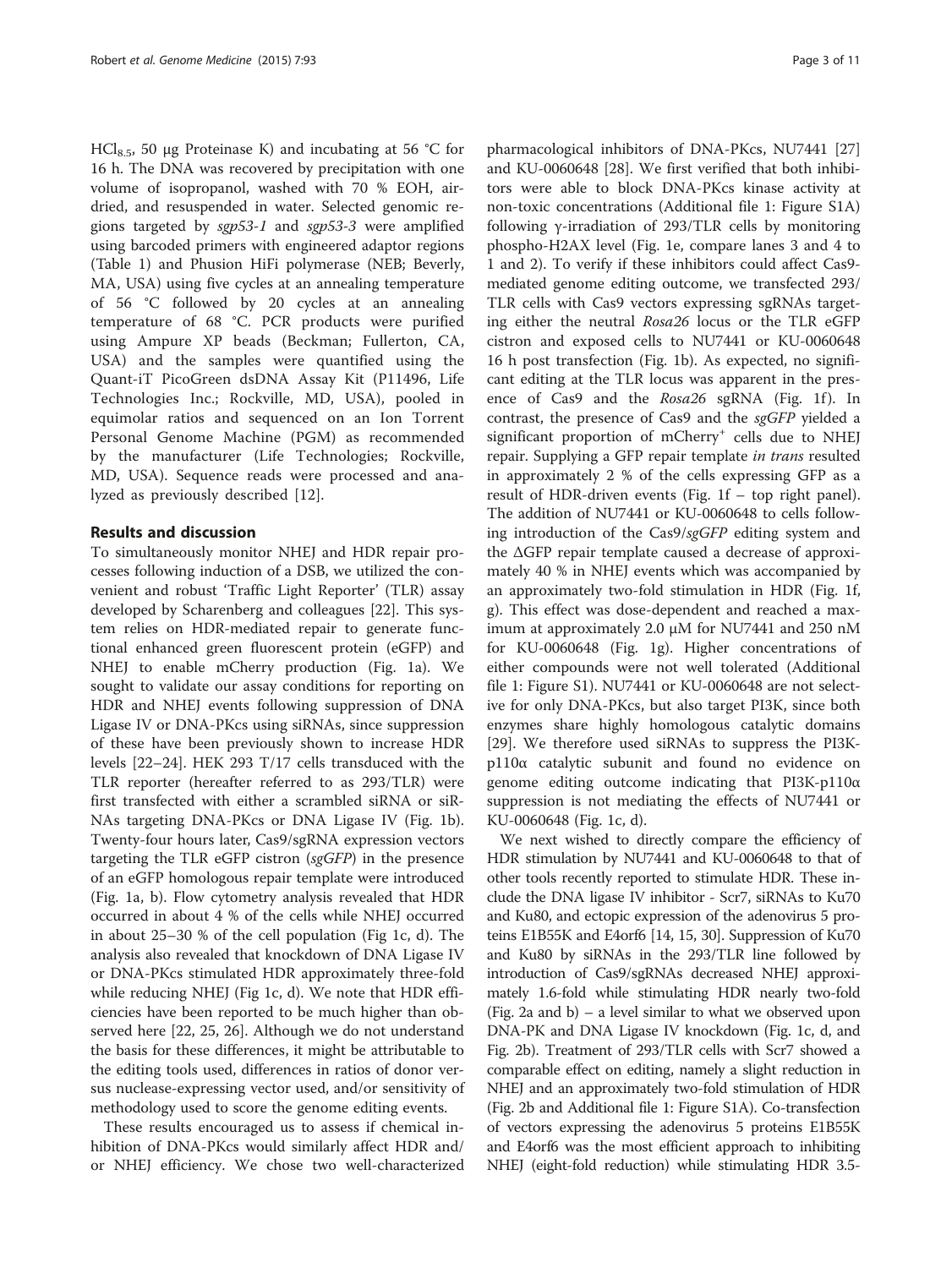## <span id="page-3-0"></span>Table 1 Oligonucleotide sequences used in this study

| TLR donor sense                | ACGGCAAGCTGACCCTGAAGTTCATCTGCACCACCGGCAAGCTGCCCGTGCCATGGCCCATCGTCGTGACCTCGTGACCTACGGCGTGCAGTGCTTCAGCCGTACCCCG   |
|--------------------------------|-----------------------------------------------------------------------------------------------------------------|
| TLR donor antisense            | CGGGGTAGCGGCTGAAGCACTGCACGCCGTAGGTCAGGGTGGTCACGAGGGTGGGCCATGGCACGGGCAGCTTGCCGGTGGTGCAGATGAACTTCAGGGTCAGCTCGCCGT |
| p53-1 sense donor              | CCCCAGGCCGGCTCTGAGTATACCACCATCCACTACAAGTACATGTGCAACAGTTCTTGTTGGGGGGCATGAACCGCCGACCTATCCTTACCATCATCACACTGGAAGAC  |
| p53-1 antisense donor          | GTCTTCCAGTGTGATGATGGTAAGGATAGGTCGGCGGTTCATGCCCCCCAACAAGAACTGTTGCACATGTACTTGTAGTGGATGGTGGTATACTCAGAGCCGGCCTGGGG  |
| BarcodelonXpress_1<br>P53-1    | CCATCTCATCCCTGCGTGTCTCCGACTCAGCTAAGGTAACGATTTCACCTGGATCCTGTGTCT                                                 |
| P53-1 BarcodelonXpress_3       | CCATCTCATCCCTGCGTGTCTCCGACTCAGAAGAGGATTCGATTTCACCTGGATCCTGTGTCT                                                 |
| P53-1 BarcodelonXpress 4       | CCATCTCATCCCTGCGTGTCTCCGACTCAGTACCAAGATCGATTTCACCTGGATCCTGTGTCT                                                 |
| P53-1 BarcodelonXpress_6       | CCATCTCATCCCTGCGTGTCTCCGACTCAGCTGCAAGTTCGATTTCACCTGGATCCTGTGTCT                                                 |
| P53-1 BarcodelonXpress_8       | CCATCTCATCCCTGCGTGTCTCCGACTCAGTTCCGATAACGATTTCACCTGGATCCTGTGTCT                                                 |
| P53-1 BarcodelonXpress 10      | CCATCTCATCCCTGCGTGTCTCCGACTCAGCTGACCGAACGATTTCACCTGGATCCTGTGTCT                                                 |
| P53-1 barcoding Reverse oligo: | CCTCTCTATGGGCAGTCGGTGATGTCCCTCCAATTTTACACCT                                                                     |
| p53-3 sense donor              | CCACACCTCCAGCTGGGAGCCGTGTCCGCGCCATGGCCATCTACAAAAAGTCCCAACAATGACGGAGGTCGTGAGACGCTGCCCCACCATGAGCGTGCTCCGATGGT     |
| p53-3 antisense donor          | ACCATCGGAGCAGCGCTCATGGTGGGGGCAGCGTCTCACGACCTCCGTCATTGTTGGGACTTTTTGTAGATGGCCATGGCGCGACACGGCTCCCAGCTGGAGGTGTGGG   |
| P53-3 BarcodelonXpress_38      |                                                                                                                 |
| P53-3 BarcodelonXpress 39      | CCATCTCATCCCTGCGTGTCTCCGACTCAGTAACAATCGGCGATACGTGCCCTGTGCAGTTGTG                                                |
| P53-3 BarcodelonXpress_40      | CCATCTCATCCCTGCGTGTCTCCGACTCAGCTGACATAATCGATACGTGCCCTGTGCAGTTGTG                                                |
| P53-3 BarcodelonXpress_41      | CCATCTCATCCCTGCGTGTCTCCGACTCAGTTCCACTTCGCGATACGTGCCCTGTGCAGTTGTG                                                |
| P53-3 BarcodelonXpress_42      | CCATCTCATCCCTGCGTGTCTCCGACTCAGAGCACGAATCGATACGTGCCCTGTGCAGTTGTG                                                 |
| P53-3 BarcodelonXpress_43      | CCATCTCATCCCTGCGTGTCTCCGACTCAGCTTGACACCGCGATACGTGCCCTGTGCAGTTGTG                                                |
| P53-3 barcoding Reverse oligo: | CCTCTCTATGGGCAGTCGGTGATAGGGCTTACCATCACCATCG                                                                     |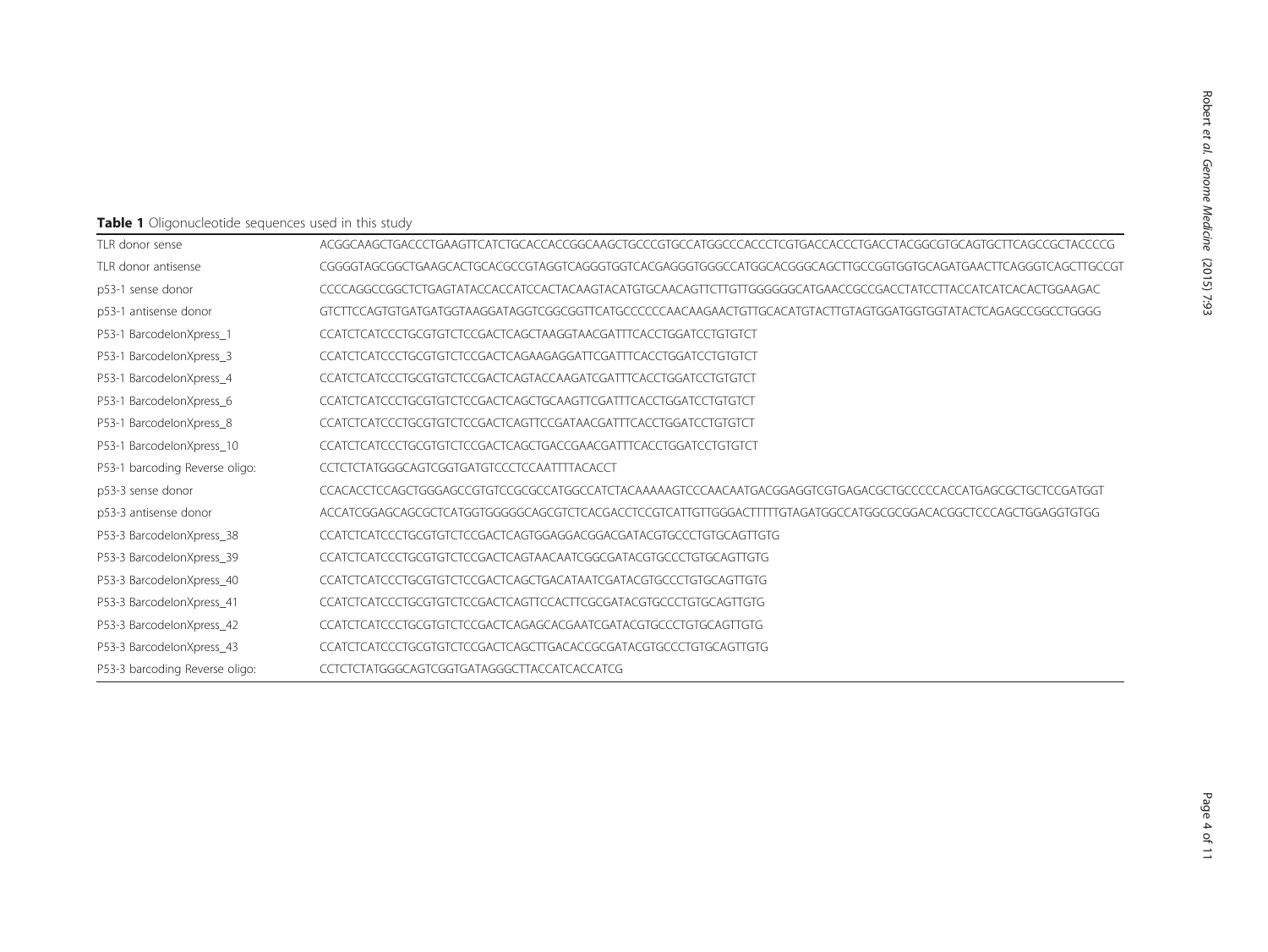Fig. 1 (See legend on next page.)

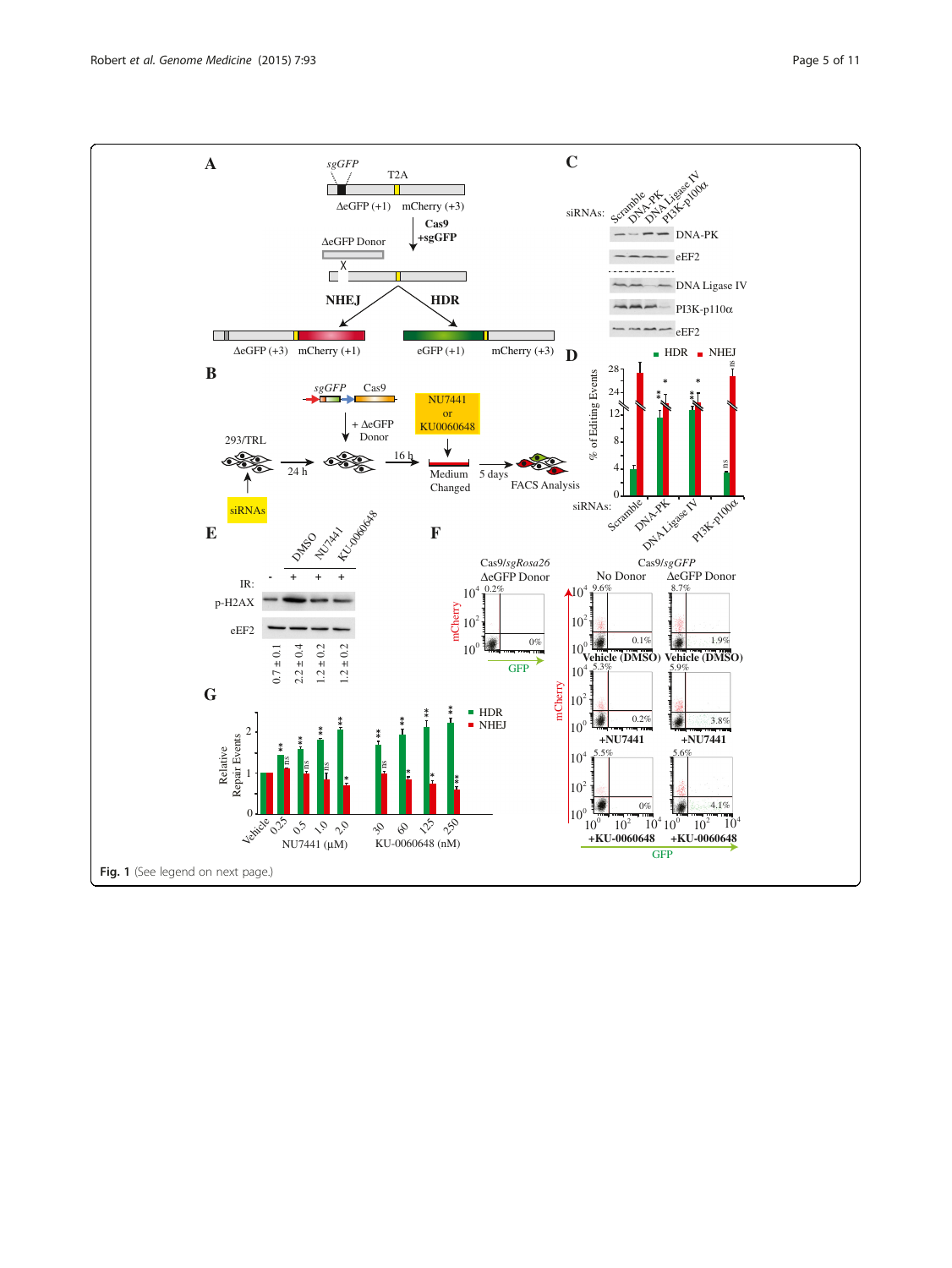#### <span id="page-5-0"></span>(See figure on previous page.)

Fig. 1 DNA-PKcs inhibitors stimulate HDR following Cas9 induction of a DSB. a Schematic outline of the Traffic Light Reporter assay. The eGFP and mCherry open reading frames (ORF) are fused by a ribosome skipping sequence (T2A) where translating ribosomes skip from a Gly to a Pro codon without forming a peptide bond while maintaining the reading frame to produce two distinct polypeptides [\[39](#page-10-0), [40](#page-10-0)]. In the TLR, the eGFP and mCherry ORFs are positioned in different frames and NHEJ repair of a DSB directed to the GFP ORF will, in one out of three events, place ΔeGFP in frame with mCherry - leading to mCherry production. Since the eGFP ORF contains an insertion harboring a premature termination codon (and lacks a start codon), its expression can only be recovered upon HDR-mediated repair following delivery of an appropriate homologous template. The reading frame for each fluorescent protein is indicated in parentheses. **b** Outline of siRNA and drug treatment protocol. In one set of experiments, the 293/TLR cell line was transfected with the indicated siRNAs (yellow box) and 24 h later expression constructs driving synthesis of Cas9 and sgRNAs and an eGFP donor template were introduced into the cells. In a second set of experiments, the 293/TLR cell line was first transfected with expression constructs driving synthesis of Cas9 and sgRNAs and an eGFP donor template. Compounds were added 16 h later (orange box). In both cases, cells were allowed to propagate for 5 days before FACS analysis. c Knockdown of DNA-PK, DNA Ligase IV, and PI3K-p110a in 293/TLR cells transfected with the indicated siRNAs. Western blots were probed with antibodies to the indicated proteins. The dashed line separates two different sets of membranes. **d** Quantitation of genome editing events in 293/TLR cells transfected with the indicated siRNAs.  $N = 4$ ; error bars represent S.D. Results are from biological replicates performed in technical duplicates. Significance (relative to scrambled siRNAs) was calculated using the Student's t-test: \*P ≤0.05; \*\*P <sup>≤</sup>0.01; ns, not significant. <sup>e</sup> DNA-PK inhibitors prevent H2AX phosphorylation upon <sup>γ</sup>-irradiation. Cells were pre-incubated with the indicated small molecules for 1 h followed by 4 GY of γ-irradiation (IR). Extracts for western blotting were prepared from non-irradiated (IR) cells (lane 1) or IR-exposed cells incubated in the presence of vehicle (lane 2), 2 μM NU77441 (lane 3), and 250 nM KU-0060648 (lane 4). Western blots were probed with antibodies directed to the proteins indicated to the left of the blot. The ratio of p-H2AX and eEF2 band intensities is indicated below the blots. f Flow cytometry analysis of 293/TLR cells transfected with pQCX vectors driving synthesis of Cas9 and sgRNAs targeting Rosa26 or eGFP. When indicated, the GFP repair template, pRRL SFFV d20GFP.T2A.mTagBFP (ΔeGFP Donor) was also included. NU7441 and KU-0060648 were used at a final concentration of 2 μM and 250 nM, respectively. Cells were gated for the live population as determined by PI staining. Transfection efficiencies were greater than 70 %. g Quantitation of genome editing events from cells propagated in the presence of the indicated concentrations of DNA-PKcs inhibitors.  $N=4$ ; error bars represent S.D. Results are from biological replicates performed in technical duplicates. Significance (relative to vehicle) was calculated using the Student's t-test:  $*_{D} \leq 0.05$ ;  $**_{D} \leq 0.01$ ; ns, not significant

fold (Fig [2c, d](#page-6-0)) as previously reported [[14](#page-9-0)]. Combining the DNA-PKcs inhibitors with either Scr7 or E1B55K/E4orf6 showed an additive effect on HDR (Fig. [2b and d\)](#page-6-0).

Since oligonucleotides have become popular as templates for directed changes following induction of a DSB by Cas9 and other gene editing tools [\[2,](#page-9-0) [31\]](#page-10-0) we sought to determine if NU7441 or KU-0060648 could also stimulate HDR mediated by these much shorter, singlestranded DNA templates. Both sense and antisense oligonucleotide (relative to the eGFP ORF) functioned as repair templates following DSB induction. We noted that the antisense oligonucleotide led to slightly better repair efficiencies. This strand bias for the antisense oligonucleotide is not well understood but has been previously discussed [[32\]](#page-10-0). It may involve steric interference on the transcribed strand blocking oligonucleotide binding. We also noted that repair efficiencies with oligonucleotides were approximately 10-fold lower than what was obtained using a longer double-stranded DNA template (Fig. [3a\)](#page-7-0). This difference could be due to variations in transfection efficiencies compared to the DNA template donor, preferences for longer donor templates for HDR, and/or stability issues. Nonetheless, treatment of 293/TLR cells with NU7441 or KU-0060648 lead to a three- to four-fold increase in HDR and an approximately two-fold decrease in NHEJmediated repair events (Fig. [3a, b](#page-7-0)). These results indicate that DNA-PKcs inhibitors can also be used to stimulate HDR by oligonucleotide donor templates while suppressing NHEJ events.

One strategy that avoids NHEJ mediated events altogether is the use Cas9 nickase mutants (for example, Cas9(D10A) and Cas9(H840A)) since DNA nicks are repaired by the non-mutagenic base excision repair (single-strand break repair pathway) process while supporting HDR [\[33](#page-10-0)–[35](#page-10-0)]. We therefore asked whether DNA-PKcs inhibitors would also stimulate genomic repair induced by a DNA nick. As expected, Cas9(D10A) or Cas9(H840A) targeting the TLR reporter did not lead to mutagenic repair (Fig. [3c\)](#page-7-0). The levels of HDR repair obtained with the nickases were lower (approximately two-fold) than obtained with Cas9 (Fig. [3c\)](#page-7-0) and this process was not stimulated by either NU7441 or KU-0060648 (Fig. [3c](#page-7-0)).

To determine if our results could be extended to an endogenous locus, we targeted p53 exons 5 and 7 using two previously characterized sgRNAs (sgp53-3 and sgp53-1, respectively) [[21](#page-9-0)]. Here, Cas9 and sgp53-1 or sgp53-3 were introduced into  $Arf^{-/-}$  mouse embryonic fibroblasts (MEFs) in the presence or absence of a corresponding oligonucleotide template designed to introduce a premature nonsense mutation (Fig. [4a](#page-8-0)). The oligonucleotides also harbored secondary silent mutations that enabled us to distinguish between nonsense mutations arising from HDR rather than fortuitously due to NHEJ (Fig. [4b\)](#page-8-0). Following p53 targeting and exposure to NU7441 or KU-0060648, cells harboring p53 mutations were enriched in the presence of Nutlin-3a, an MDM2 antagonist and activator of p53 [\[21](#page-9-0), [36](#page-10-0)] (Fig. [4a\)](#page-8-0). Amplification, followed by sequencing of p53 exons 5 and 7,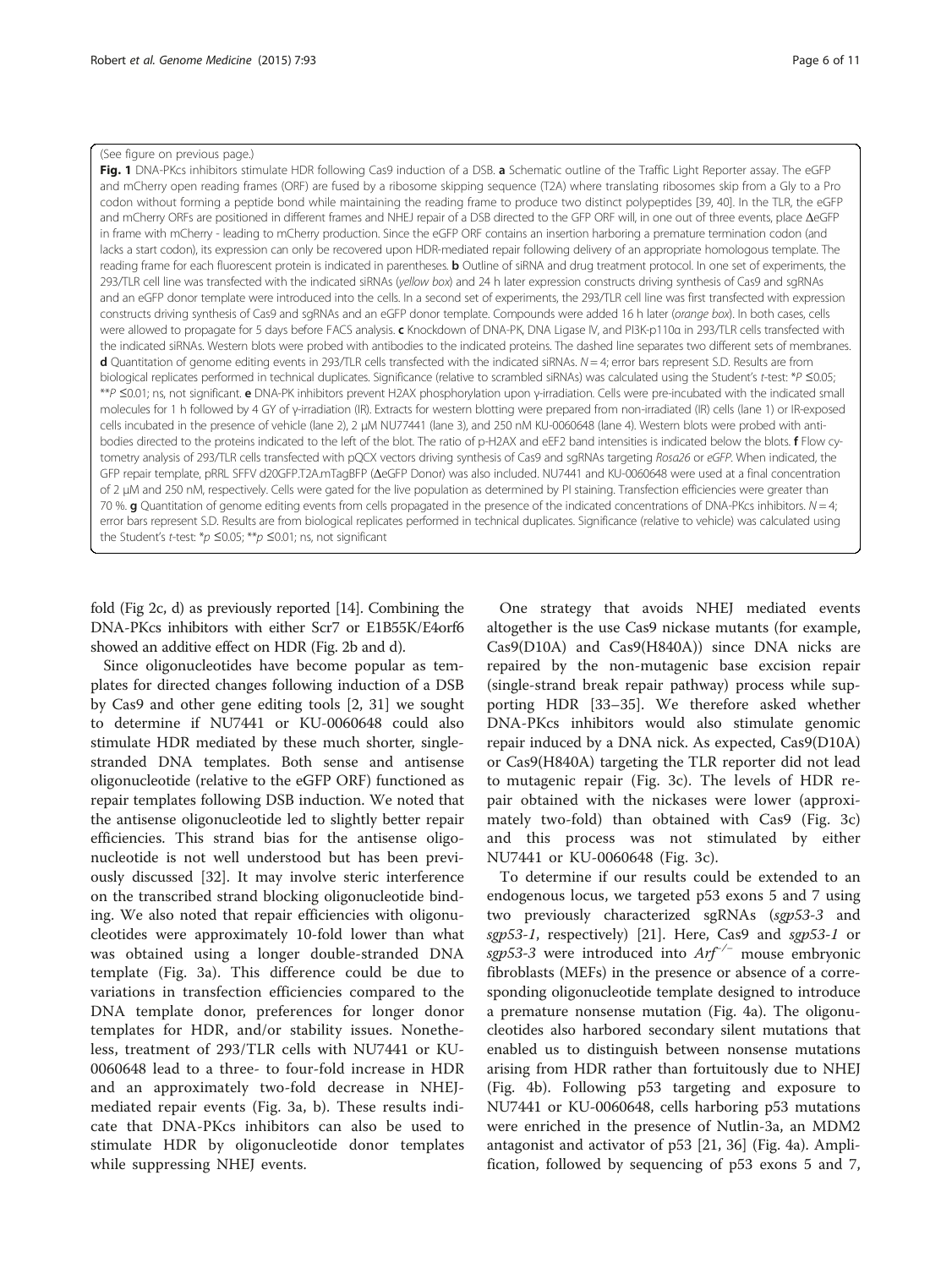<span id="page-6-0"></span>

was used to determine the levels of donor-derived sequences in each sample (Fig. [4a\)](#page-8-0). Approximately 800,000 reads were recovered from each target site, with approximately 78 % percent mapping back to the reference sequence. No mutations above background at either p53 exon were recovered from Cas9/sgRosa26 transfected cells (data not shown). We observed approximately 1 % oligo-derived sequences from exons 5 and 7 in the absence of DNA-PKcs inhibitors and that, as in Fig. [3](#page-7-0), the antisense oligonucleotide donor induced higher HDR correction efficiency compared to the sense donor oligonucleotide donor. As observed in the 293/TLR line, both NU7441 or KU-0060648 increased HDR approximately three-fold in the cell population (Fig. [4c](#page-8-0)). These results demonstrate that inhibition of DNA- PKcs can be used to stimulate HDR events at endogenous loci.

Stimulation of HDR following inhibition of DNA-PK with the small molecule IC86621 has been previously reported [\[20](#page-9-0)]. Our experiments extend these results using additional DNA-PKcs inhibitors by demonstrating their compatibility for use in conjunction with the Cas9 editing system (Fig. [1\)](#page-5-0). In addition, we demonstrate that oligonucleotide-mediated HDR at endogenous loci is also stimulated by both NU7441 and KU-0060648 (Fig. [4](#page-8-0)). Although the increase in HDR obtained by treating cells with NU7441 or KU-0060648 was accompanied by a decrease in NHEJ, our experiments do not allow us to ascertain whether the stimulation of HDR is dependent on the concomitant decrease of NHEJ or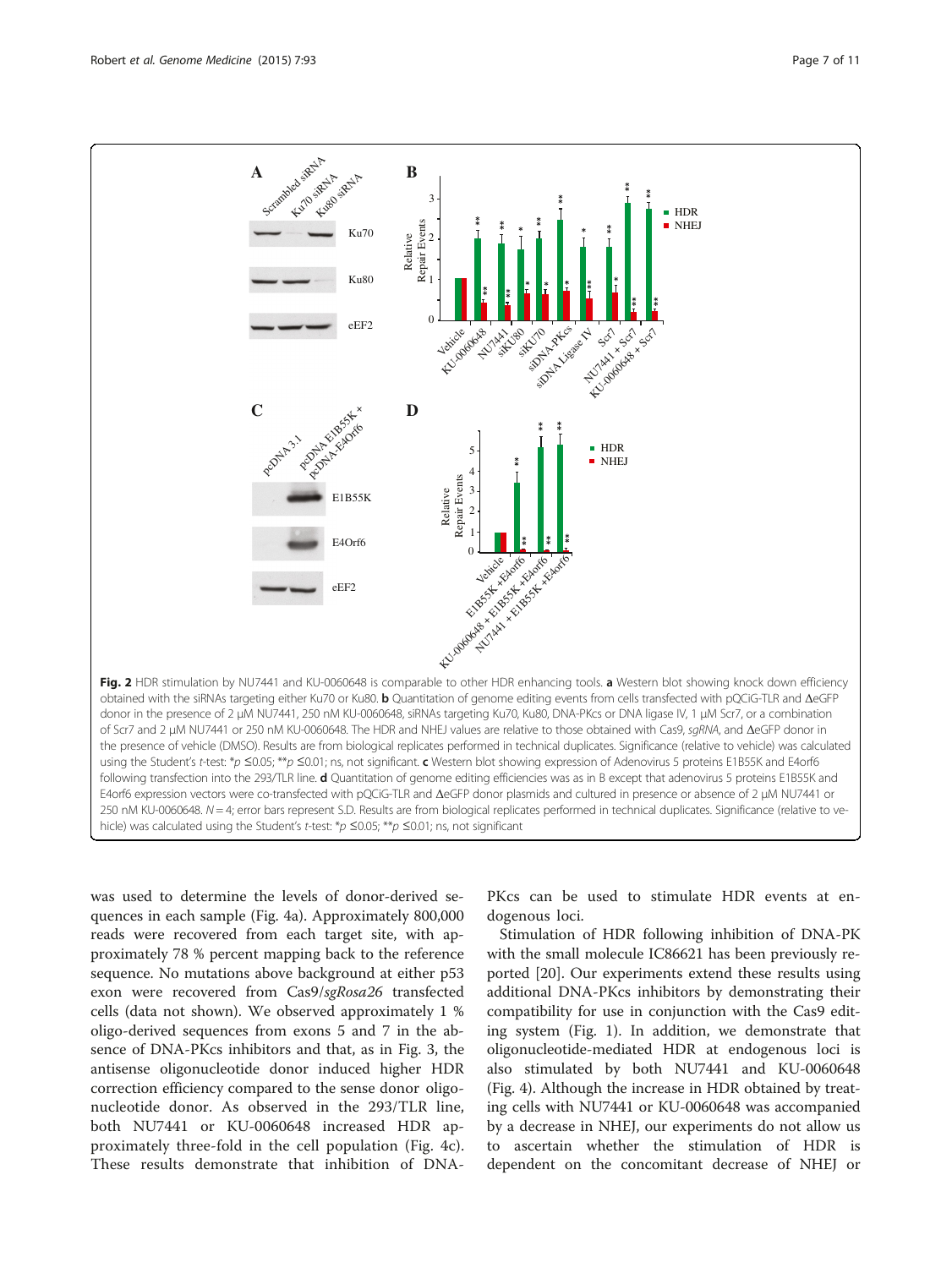<span id="page-7-0"></span>

reflects a direct inhibitory role of DNA-PKcs on HDR [[20\]](#page-9-0). The fact that we did not observe a stimulation of HDR when nicks were introduced at the target loci (Fig. 3c) suggests an indirect effect. However, it has recently been reported that HDR mediated by nicks occurs

via a pathway that is distinct from that induced by DSBs and is independent of RAD51 and BRCA2 [[35](#page-10-0)]. Hence, one would expect a lack of response if the reported crosstalk between DNA-PKcs and HDR does not extend to the nickase-induced HDR pathway - an observation that will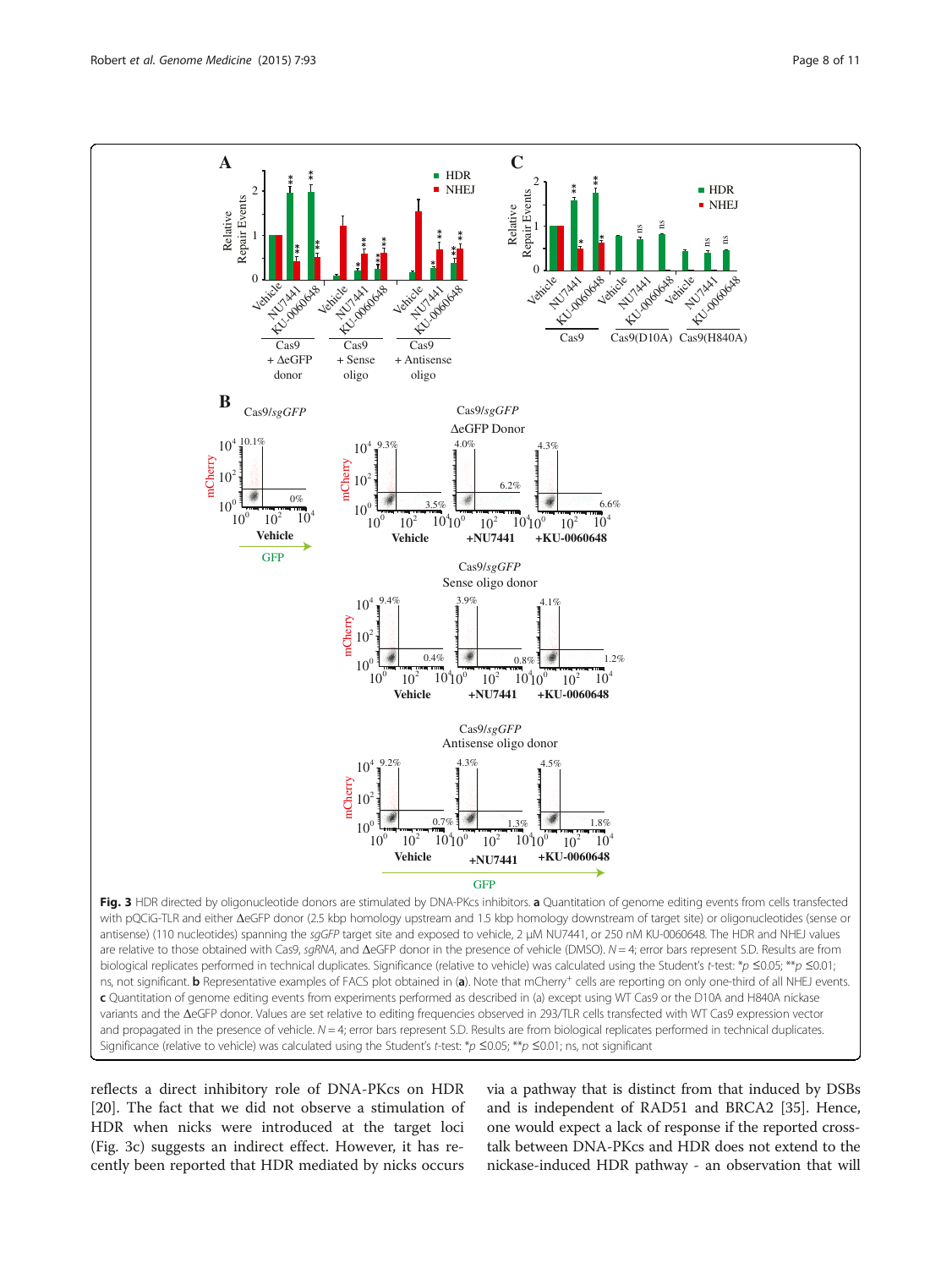<span id="page-8-0"></span>

require further in-depth characterization. Although our work highlights the possibility to use DNA-PKcs inhibitors in order to stimulate HDR following Cas9-mediated cleavage, it should be kept in mind that inhibition of DNA-PKcs activity shunts some of the repair into alternate pathways [[37](#page-10-0)], an event that could affect repair fidelity at double-stranded breaks that arise spuriously throughout the cell cycle.

It has been a significant challenge to obtain small molecule inhibitors that are selective to members of the PI3K family (PI3K, ATM, ATR, DNA-PK, and mTOR).

KU-0060648 targets both DNA-PKcs and PI3K [\[28](#page-10-0)], whereas NU7441 shows 20-fold higher selective inhibition towards DNA-PK than PI3K in cells [[38](#page-10-0)]. NU7441 appears to have little activity towards ATM and ATR [[38\]](#page-10-0). Although we cannot formally ruled out that the results obtained herein are due to off-target effects of KU-0060648 and NU7441, our results are consistent with the observation that siRNA-mediated suppression of DNA-PK also stimulates HDR (Fig. [1d\)](#page-5-0) [\[22](#page-9-0)]. Treatment of the 293/TLR reporter line with either rapamycin or PP242, two mTOR inhibitors, had no effect on NHEJ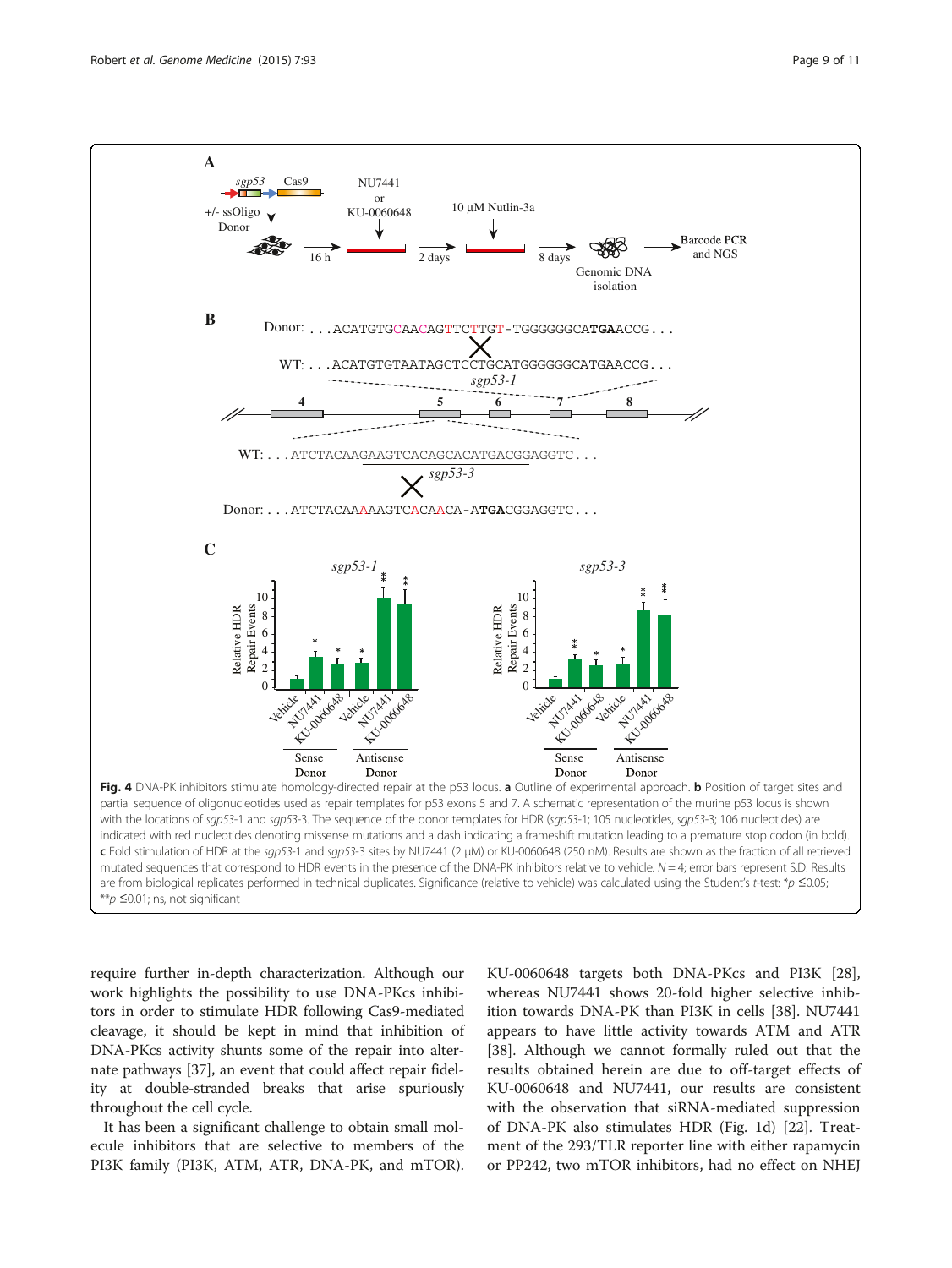<span id="page-9-0"></span>or HDR repair efficiencies, making it unlikely that KU0060648 and NU7441 are acting through inhibition of mTOR (data not shown). We also do not think that KU-0060648 and NU7441 are acting through inhibition of PI3K since siRNA-mediated suppression of PI3K did not phenocopy the effects of either compound (Fig. [1f](#page-5-0) ).

## Conclusions

Our results indicate that transient pharmacological inhibition of DNA-PKcs can be used to stimulated HDR following Cas9-mediated induction of a DSB, thus enriching for HDR-mediated repair events. This is expected to reduce the downstream workload required to identify cells of interest having incorporated a desired, directed genomic modification.

## Additional file

[Additional file 1: Figure S1.](http://genomemedicine.com/content/supplementary/s13073-015-0215-6-s1.pdf) Toxicity of NU7441, KU-0060648 and Scr7 on the cell lines used in this study. A The 293/TLR line was exposed to increasing concentrations of NU7441, KU-0060648, and Scr7 for 5 days at which point the viability of the cells was determined. Viability is plotted relative to vehicle controls.  $N = 4$ ; error bars represent S.D. Results are from biological replicates performed in technical duplicates. Significance (relative to vehicle) was calculated using the Student'<sup>s</sup> t-test: \*P <sup>≤</sup>0.05; \*\*<sup>P</sup> <sup>≤</sup>0.01; ns, not significant. <sup>B</sup> Viability of Arf−/<sup>−</sup> MEFs exposed to NU7441 or KU-0060648. Experiments were performed as for 293/TLR cells in (A). (PDF 371 kb)

#### Abbreviations

Cas: CRISPR associated protein 9; CRISPR: Clustered regularly interspaced short palindromic repeats; DNA-PKcs: DNA-dependent protein kinase catalytic subunit; DSB: Double-stranded break; eGFP: enhanced green fluorescent protein; GY: A Gray unit of ionization; HDR: Homology-directed recombination; MEFs: Murine embryonic fibroblasts; NHEJ: Non-homologous end joining; PAGE: Polyacrylamide gel electrophoresis; PAM: Protospacer adjacent motif; PI3K: Phosphoinositide 3-kinase; sgRNA: single-guide RNA; siRNA: Small interfering RNA; TLR: Traffic Light Reporter.

#### Competing interests

The authors declare that they have no competing interests.

#### Authors' contributions

FR and JP conceived the ideas in this manuscript. FR and MB performed the experiments herein. JD directed Ion Torrent sequencing of the samples for Fig. [4.](#page-8-0) FR and SE analyzed sequencing data corresponding to Fig. [4](#page-8-0). FR and JP wrote the manuscript. All the authors approved the final manuscript.

#### Acknowledgements

This work is supported by a grant from the Richard and Edith Strauss Canada Foundation to JP and the Canadian Institutes of Health Research to JD (CIHR; MOP-115127). JD is an FRSQ (Fonds de la Recherche en Santé du Québec) Research Scholar.

#### Author details

<sup>1</sup>Department of Biochemistry, McGill University, Montréal, Québec H3G 1Y6, Canada. <sup>2</sup>Department of Oncology, McGill University, Montréal, Québec H3G 1Y6, Canada. <sup>3</sup>The Rosalind and Morris Goodman Cancer Research Center, McGill University, Montréal, Québec H3G 1Y6, Canada.

#### Received: 29 May 2015 Accepted: 6 August 2015 Published online: 27 August 2015

#### References

- 1. Jinek M, Chylinski K, Fonfara I, Hauer M, Doudna JA, Charpentier E. A programmable Dual-RNA-Guided DNA endonuclease in adaptive bacterial immunity. Science. 2012;337:816–21.
- 2. Mali P, Yang L, Esvelt KM, Aach J, Guell M, DiCarlo JE, et al. RNA-guided human genome engineering via Cas9. Science. 2013;339:823–6.
- 3. Cong L, Ran FA, Cox D, Lin S, Barretto R, Habib N, et al. Multiplex genome engineering using CRISPR/Cas systems. Science. 2013;339:819–23.
- 4. Jinek M, East A, Cheng A, Lin S, Ma E, Doudna J. RNA-programmed genome editing in human cells. eLife. 2013;2, e00471.
- 5. Anders C, Niewoehner O, Duerst A, Jinek M. Structural basis of PAMdependent target DNA recognition by the Cas9 endonuclease. Nature. 2014;513:569–73.
- 6. Lieber MR. The mechanism of double-strand DNA break repair by the nonhomologous DNA end-joining pathway. Annu Rev Biochem. 2010;79:181–211.
- 7. San Filippo J, Sung P, Klein H. Mechanism of eukaryotic homologous recombination. Annu Rev Biochem. 2008;77:229–57.
- 8. Dexheimer T. DNA repair pathways and mechanisms. In: Mathews L, Cabarcas S, Hurt E, editors. DNA repair of cancer stem cells. Dordrecht: Springer; 2013. p. 19–32.
- 9. Mali P, Aach J, Stranges PB, Esvelt KM, Moosburner M, Kosuri S, et al. CAS9 transcriptional activators for target specificity screening and paired nickases for cooperative genome engineering. Nat Biotechnol. 2013;31:833–8.
- 10. Wang H, Yang H, Shivalila CS, Dawlaty MM, Cheng AW, Zhang F, et al. One-step generation of mice carrying mutations in multiple genes by CRISPR/Cas-mediated genome engineering. Cell. 2013;153:910–8.
- 11. Yang H, Wang H, Shivalila CS, Cheng AW, Shi L, Jaenisch R. One-step generation of mice carrying reporter and conditional alleles by CRISPR/ Cas-mediated genome engineering. Cell. 2013;154:1370–9.
- 12. Malina A, Mills JR, Cencic R, Yan Y, Fraser J, Schippers LM, et al. Repurposing CRISPR/Cas9 for in situ functional assays. Genes Dev. 2013;27:2602–14.
- 13. Pierce AJ, Hu P, Han M, Ellis N, Jasin M. Ku DNA end-binding protein modulates homologous repair of double-strand breaks in mammalian cells. Genes Dev. 2001;15:3237–42.
- 14. Chu VT, Weber T, Wefers B, Wurst W, Sander S, Rajewsky K, et al. Increasing the efficiency of homology-directed repair for CRISPR-Cas9-induced precise gene editing in mammalian cells. Nat Biotechnol. 2015;33:543–8.
- 15. Maruyama T, Dougan SK, Truttmann MC, Bilate AM, Ingram JR, Ploegh HL. Increasing the efficiency of precise genome editing with CRISPR-Cas9 by inhibition of nonhomologous end joining. Nat Biotechnol. 2015;33:538–42.
- 16. Rothkamm K, Kruger I, Thompson LH, Lobrich M. Pathways of DNA doublestrand break repair during the mammalian cell cycle. Mol Cell Biol. 2003;23:5706–15.
- 17. Lin S, Staahl BT, Alla RK, Doudna JA. Enhanced homology-directed human genome engineering by controlled timing of CRISPR/Cas9 delivery. eLife. 2014;3:e04766.
- 18. Yu C, Liu Y, Ma T, Liu K, Xu S, Zhang Y, et al. Small molecules enhance CRISPR genome editing in pluripotent stem cells. Cell Stem Cell. 2015;16:142–7.
- 19. Allen C, Kurimasa A, Brenneman MA, Chen DJ, Nickoloff JA. DNA-dependent protein kinase suppresses double-strand break-induced and spontaneous homologous recombination. Proc Natl Acad Sci U S A. 2002;99:3758–63.
- 20. Neal JA, Dang V, Douglas P, Wold MS, Lees-Miller SP, Meek K. Inhibition of homologous recombination by DNA-dependent protein kinase requires kinase activity, is titratable, and is modulated by autophosphorylation. Mol Cell Biol. 2011;31:1719–33.
- 21. Cencic R, Miura H, Malina A, Robert F, Ethier S, Schmeing TM, et al. Protospacer adjacent motif (PAM)-distal sequences engage CRISPR Cas9 DNA target cleavage. PLoS One. 2014;9:e109213.
- 22. Certo MT, Ryu BY, Annis JE, Garibov M, Jarjour J, Rawlings DJ, et al. Tracking genome engineering outcome at individual DNA breakpoints. Nat Methods. 2011;8:671–6.
- 23. Gratz SJ, Ukken FP, Rubinstein CD, Thiede G, Donohue LK, Cummings AM, et al. Highly specific and efficient CRISPR/Cas9-catalyzed homology-directed repair in Drosophila. Genetics. 2014;196:961–71.
- 24. Beumer KJ, Trautman JK, Bozas A, Liu JL, Rutter J, Gall JG, et al. Efficient gene targeting in Drosophila by direct embryo injection with zinc-finger nucleases. Proc Natl Acad Sci U S A. 2008;105:19821–6.